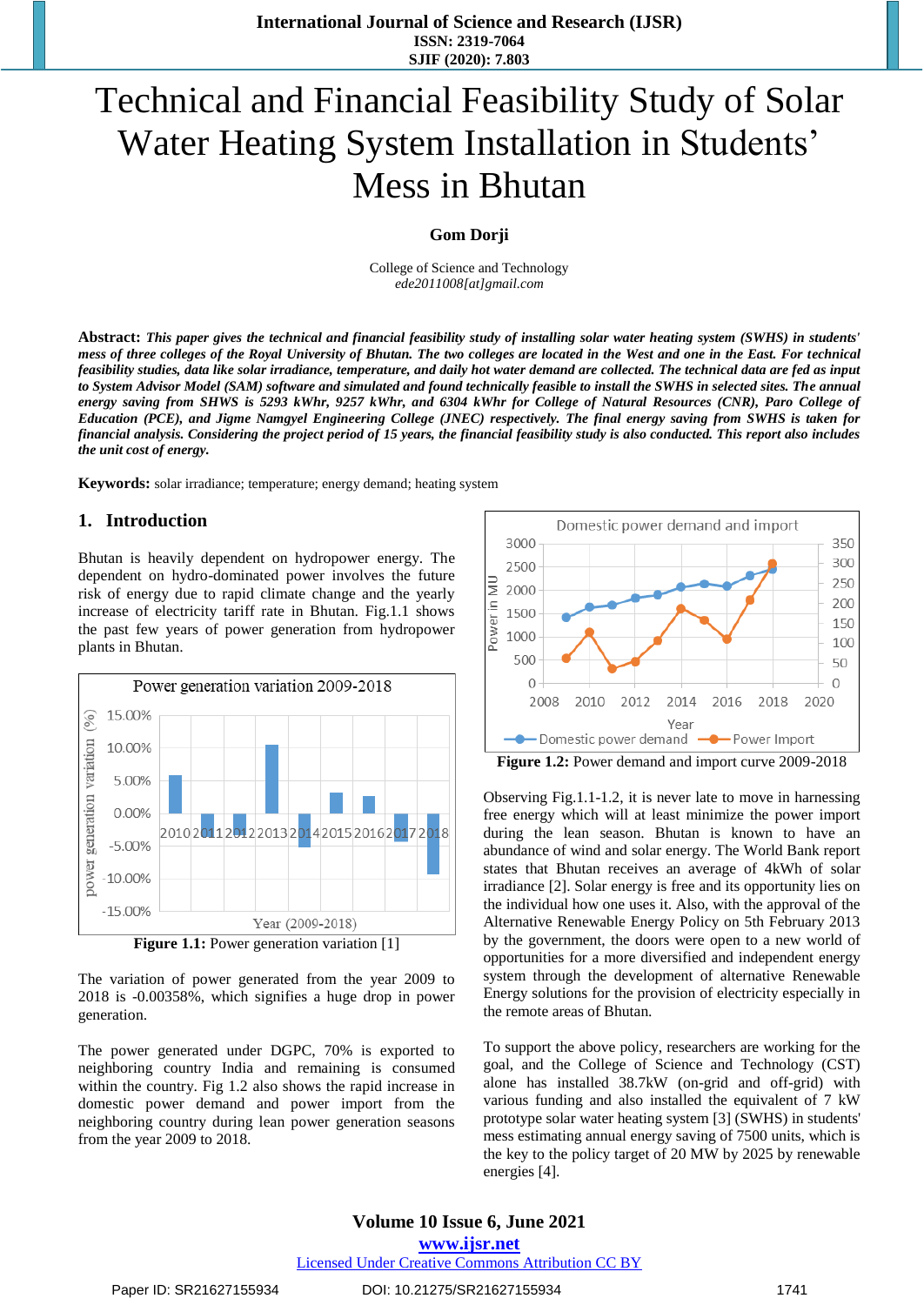Similarly, other colleges of the Royal University of Bhutan (RUB) receive equal solar irradiance like CST region and there is good potential of harnesing solar energy in any form like lighting and heating purposes. In all RUB colleges have mess facilities, which leads to consumption of huge electricity energy for heating the water for cooking purposes. This research aims to design the SWH systems concerning various locations using that particular place's weather data. If the design of the SWH system is installed, it will help in harnessing free solar energy to preheat the water used in college students' mess. This in return will reduce the annual electricity demand and reduction of heating time of the water for cooking.

Other than energy saving, solar energy is also clean energy, releasing less carbon-di-oxide comparing to other sources of energy generation [5]

# **2. Methodology**

### **2.1 Technical data collection**

Data from three different Colleges (College of Natural Resources (CNR), Paro College of Education (PCE), and Jigme Namgyel Engineering College (JNEC)) under the Royal University of Bhutan has collected. The required data for this research are monthly average temperature, solar radiation, and quantity of hot water demand per day concerning the number of students and time. The means of heating water in Jigme Namgyel Engineering College is electricity with 4x2.6 kW rating cookers. The average cooking hours in a day is 8-9 hours and the amount of hot water demand for cooking three meals and tea for boarding students per day is 450 L. In Paro College of Education, they also use electricity for heating 500-600 L water daily for 380 students using college mess. Under few circumstances, they use liquefied petroleum gas (LPG) for heating water. Since the usage of LPG is very less, the analysis is taken only for the quantity of water heated by electricity in this research. College of Natural Resources also uses electricity to heat 400 L of water per day as shown in TABLE 2.1.

The annual average solar irradiation data for three colleges, JNEC, PCE, and CNR are  $4.89$  kWh/m<sup>2</sup>/day,  $5.29$  $kWh/m^2$ /day, and 5.05 kWh/m<sup>2</sup>/day respectively. The one year monthly average solar irradiation data is shown in fig.2.1. Also, the annual average temperature data for three selected colleges JNEC, PCE, and CNR are 22.29°C, 14.25 $\degree$ C, and 23.49 $\degree$ C respectively. Fig. 2.2 shows the monthly average temperature data [6].







**Table 2.1:** Hot water demand profile

| Name of college                      | Quantity of hot<br>water demand<br>(L)/day | Means of heating<br>water (electricity/<br>firewood /LPG) |
|--------------------------------------|--------------------------------------------|-----------------------------------------------------------|
| College of Natural Resources         | 400                                        | Electricity                                               |
| Paro College of Education            | 550                                        | Electricity/LPG                                           |
| Jigme Namgyel Engineering<br>College | 450                                        | Electricity                                               |

#### **2.2 System Sizing**

Each college mess is using an electric boiler and an electric cooker. These electric boilers and cookers not only consume energy but also takes a lot of time to boil the water. The boiled water is used for cooking breakfast, lunch, evening tea, and dinner. A small amount of hot water is also used for washing kitchen utensils. To save energy for heating the water and saving heating time, a solar water heating system will preheat the water and make it ready for use. The sizing of the system depends on surrounding temperature, annual solar irradiation received, and volume of hot water demand. The primary component required in SWHS is the collector area. For the system sizing, the following assumptions are made;

- The temperature of hot water in the kitchen is expected to be 60°C.
- Specific heat capacity  $(C_p)$  of water is considered as 4186 J/kg  $\rm{^{\circ}C}$  or 0.00116 kWh/kg. K.
- Overall system loss is taken as 15% of total energy demand.
- The density of water is  $1000 \text{ kg/m}^3$

The energy demand for heating the water per day is calculated using the available solar irradiance and temperature data and results are obtained as shown in table 2.2.

| Table 2.2: Energy demand per day |  |
|----------------------------------|--|
|----------------------------------|--|

| College | Energy demand (kWhr/day) |
|---------|--------------------------|
|         |                          |
|         |                          |
| INE     |                          |

Accordingly, the solar collector is also sized and shown in TABLE 2.3 assuming collector efficiency as 69%.

**Volume 10 Issue 6, June 2021 www.ijsr.net**

Licensed Under Creative Commons Attribution CC BY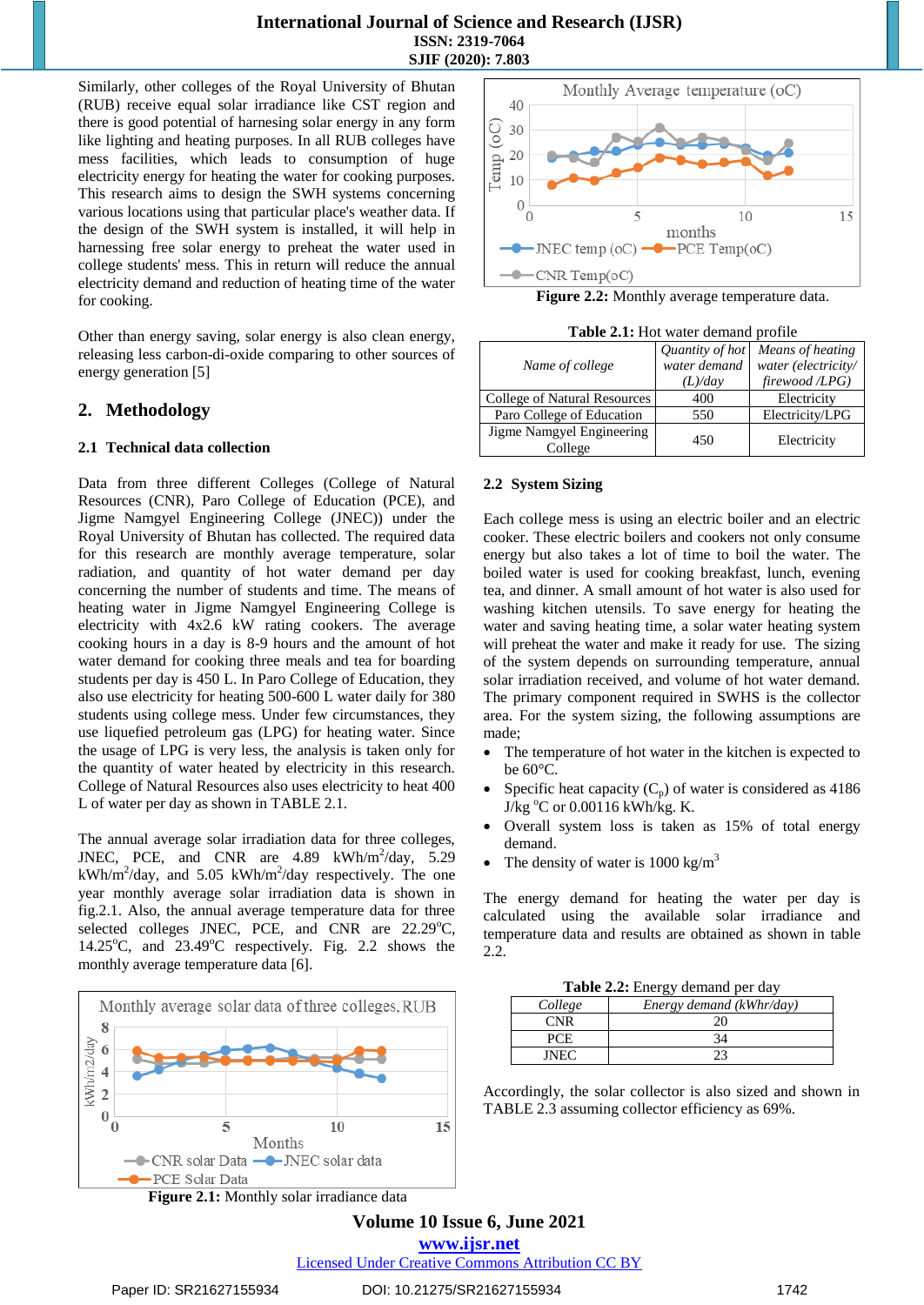# **International Journal of Science and Research (IJSR) ISSN: 2319-7064 SJIF (2020): 7.803**

| <b>Table 2.3: Collector area</b>  |  |  |
|-----------------------------------|--|--|
| Collector Area $(m^2)$<br>College |  |  |
| <b>CNR</b>                        |  |  |
| PCE.                              |  |  |
| <b>INEC</b>                       |  |  |

# **3. Simulation Results**

The above system sizing results are exported to System Advisor Model (SAM) free open-access software for simulation.

# **3.1 College of Natural Resources result**

College of Natural Resources is located at the latitude of  $27.55^{\circ}$  and longitude of 89.85°. The weather data collected are from weather station ID 75465, NSRDB, and NREL 2017. The SAM simulation uses global irradiance data as shown in fig 3.1.



**Figure 3.1:** Three different irradiance data

The theoretically calculated shows the amount of energy required to heat 400 L of water every day in a year is 7200 kWh. The simulated value gives an energy consumption of 8376.9 kWh annually to heat 400 L of water every day. Some of the months, the solar radiation is not enough to heat water to set  $60^{\circ}$ C where energy from electricity is used to meet the set temperature. The annual energy saving from using SWHS is 5293 kWh. The monthly system energy generation as obtained from simulation is also shown in fig.3.2





# **3.2 Paro College of Education result**

Paro College of Education is located at 24.403° Latitude and  $89.425^{\circ}$  Longitude with 2234 m above sea level. The weather data collected are from weather station ID 433990, NSRDB, and NREL 2017. Fig. 3.3 shows the monthly system energy generation for the designed system in SAM software. The annual energy consumption to heat 550 L of water every day at PCE is 10448.3 kWh and 10800 kWh for simulation result and theoretical calculation respectively. With the design of SWHS, it is expected to save annually energy of 9257 kWh. Some of the energy generated is also lost to surrounding while transferring hot water to the kitchen outlet.

In the cold winter season, ambient temperatures are close to the freezing point, and a lot of energy is required to heat water at  $60^{\circ}$ C. This demands huge energy from electricity as solar radiation is not enough to cater to the required energy.



# **3.3 Jigme Namgyel Engineering College result**

Jigme Namgyel Engineering College is located at  $27.50^{\circ}$ Latitude and 90.55° Longitude. The weather data collected are from weather station ID 77774, NSRDB, and NREL 2017. Fig. 3.5 shows the monthly energy generated from the designed solar water heating system



The theoretical calculation of energy required to heat 450 L of water every day in a year requires 8280 kWh annually. The simulated value gives energy of 9421 kWh annually to heat 450 L of water every day. Some of the months' solar radiation is not enough to heat water to set  $60^{\circ}$  C where energy from electricity is used to meet the set temperature.

The annual energy saving from using SWHS is 6304 kWh. Fig. 3.6 shows the SWHS's hourly average hot water temperature profile in one of the months.

**Volume 10 Issue 6, June 2021 www.ijsr.net**

Licensed Under Creative Commons Attribution CC BY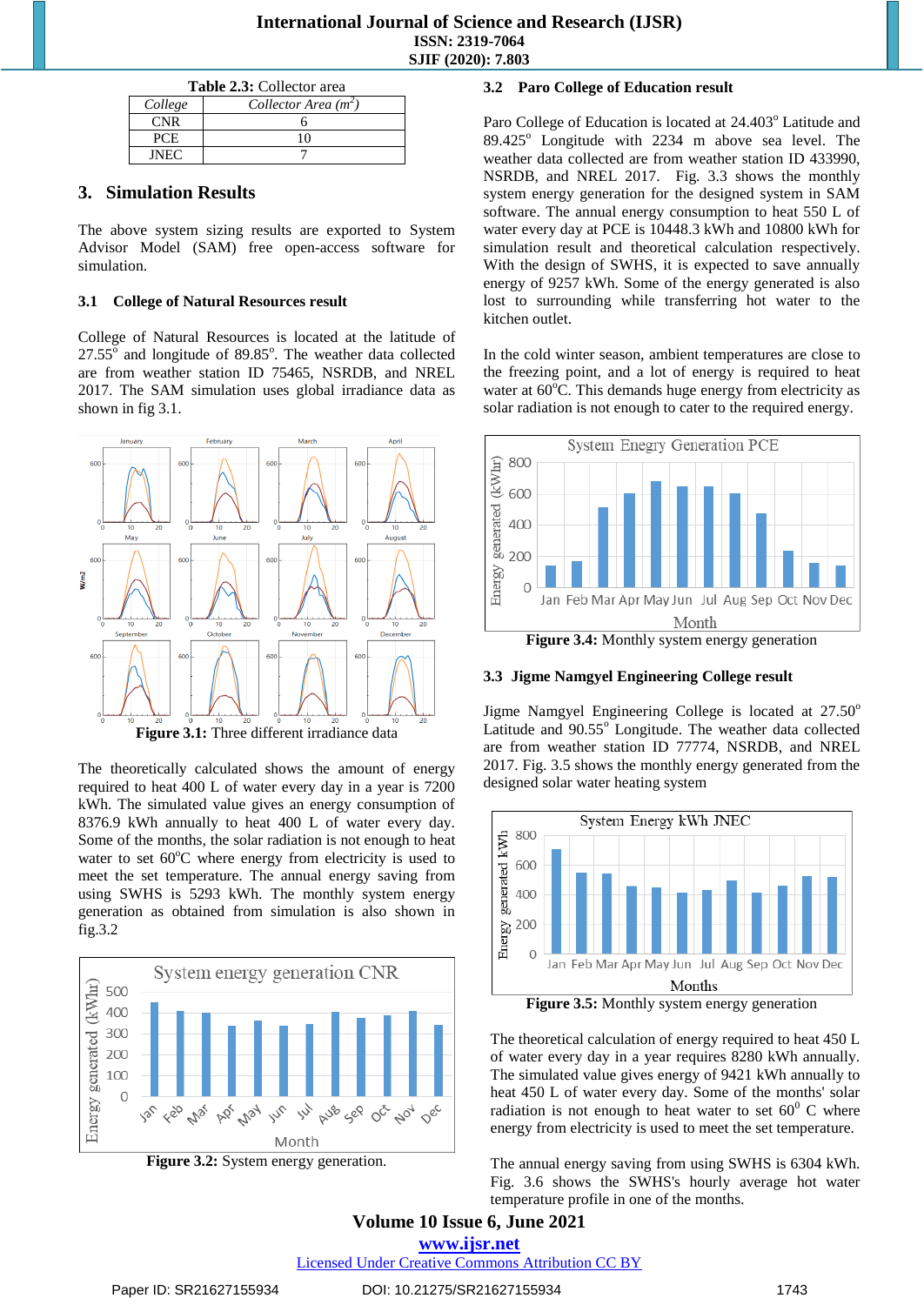

**Figure 3.6:** Hourly hot water temperature profile

### **4. Discussion**

#### **Result Analysis**

The simulated results are presented in TABLE4.1 -4.3.

| <b>Table 4.1:</b> CNR simulation data |  |
|---------------------------------------|--|
|---------------------------------------|--|

| Annual energy saved (year1) | 5293 kWh   |
|-----------------------------|------------|
| Solar fraction (year 1)     | 0.63       |
| Aux with solar (year 1)     | 2985.1 kWh |
| Aux without solar (year 1)  | 8376.9 kWh |

**Table 4.2:** PCE simulation data

| Annual energy saved (year1) | 9257 kWh    |
|-----------------------------|-------------|
| Solar fraction (year 1)     | 0.89        |
| Aux with solar (year 1)     | 1090.7 kWh  |
| Aux without solar (year 1)  | 10448.3 kWh |

| <b>Table 4.3: PCE simulation data</b> |  |  |  |  |  |
|---------------------------------------|--|--|--|--|--|
|---------------------------------------|--|--|--|--|--|

| Annual energy saved (year1) | 6304 kWh   |
|-----------------------------|------------|
| Solar fraction (year 1)     | 0.67       |
| Aux with solar (year 1)     | 3015.6 kWh |
| Aux without solar (year 1)  | 9420.7 kWh |

The comparison of results between simulated and theoretically calculated are also shown in TABLE 4.4 and percentage error is also presented.

|  | Table 4.4: Result comparison |
|--|------------------------------|
|  |                              |

| Colleges    |       | Simulated kWh p.a Theoretical kWh p.a | % Error |
|-------------|-------|---------------------------------------|---------|
| <b>CNR</b>  | 8377  | 7200                                  | 14.05%  |
| <b>PCE</b>  | 10448 | 10800                                 | 3.37%   |
| <b>INEC</b> | 9376  | 8280                                  | 11.69%  |

#### **Financial Analysis**

The financial analysis is done using the latest market price and inflation rates. The main cost of the SWHS is a solar collector. The installation price is directly proportional to the area of the collector required. As PCE requires a bigger collector area, the installation cost is also high comparing to the other two colleges. The power-rated system sizes for CNR, PCE, and JNEC are 4 kW, 6 kW, and 4 kW respectively. TABLE 4.5 gives the summary of SHWS installation and operation cost in three different colleges for the project life span of 15 years.

|  |  | <b>Table 4.5:</b> Financial Analysis |  |
|--|--|--------------------------------------|--|
|--|--|--------------------------------------|--|

|                                  | CNR(4kW) | PCE(6 kW)                       | JNEC $(4 kW)$  |
|----------------------------------|----------|---------------------------------|----------------|
|                                  |          | Project period   Project period | Project period |
| Energy Saving (kWh)              | 79395    | 138855                          | 94560          |
| <b>Financial Saving</b><br>(Nu.) | 288997.8 | 505432.2                        | 344198.4       |
| Unit cost of Energy<br>(Nu./kWh) | 3.15     | 2.63                            | 3.07           |

The fig. 4.1-4.3 shows the break even curve for three SHWS.



**Figure 4.1:** Break even curve CNR



**Figure 4.2:** Break even curve PCE



The payback period for CNR is between 13 to 14 years, PCE is between 11-12 years and JNEC is between 13-14 years. Considering the project life period of 15 years, SWHS installation has advantages in saving lots of energy after the payback period.

The unit cost of the energy generated is also shown in TABLE 4.5. The unit cost of energy decreases with increase in system size and vice versa.

The types of SHWS is also preferred different for different location due to difference in ambient temperature. The flat plate solar collector with a passive system is selected in all three colleges. PCE being located in higher altitude and its

# **Volume 10 Issue 6, June 2021**

**www.ijsr.net**

Licensed Under Creative Commons Attribution CC BY